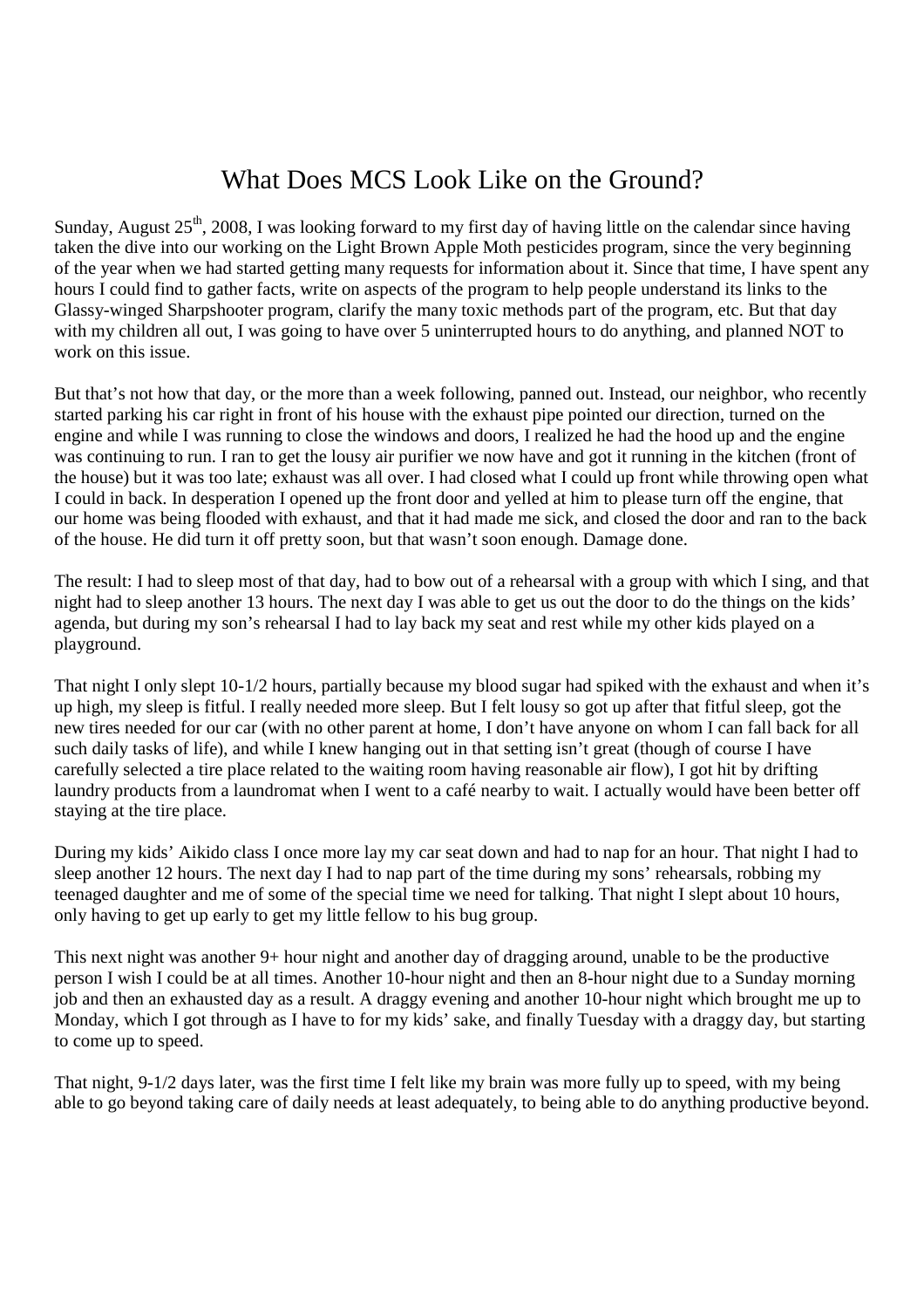I can always tell when I am going through these sicker times because I end up doing a lot of cooking ahead, of soups and such which I can freeze. I get way stocked up on prepared meals as at least I can feel productive in doing something else important for the kids, even if our normally incredibly rich conversations go more like: Chemical companies suck, than: Let's work through all the layers of how chemical companies have been able to take over people's lives, the kind of free-wheeling discussion which can easily go on for 2 hours, which is central to my kids' homeschooling lives which center around developing critical thinking skills. Homeschooling, by the way, is crucial to my being able to keep the kids from being in pesticide-laden rooms surrounded by people wearing clothes laundered in toxics, doused in toxic hair and body products. I expect that over time more people will choose to homeschool if only for safety reasons.

I was able to do some reading aloud for the kids that week, though my eyes hurt and were too tired to do much over that 9 days, but we played games, and the older ones did their reading and writing and helped the younger one with his math and reading, and that was enjoyable, so all was not lost. Of course, these incidents always lead to important discussions of biology and science in real life, as we live it, talking synergism between chemicals, sensitization, proprietary laws allowing chemical companies to deny us ingredient information and such. But the point is that I felt sick and depleted, exhausted and so angry that once again, it was like control over my life, and our family life, is more in the hands of chemical companies than me.

Skip ahead from that Tuesday night when finally I felt back to relative normal, to 2 nights later, the evening of our very powerful event, Who's Afraid of the Light Brown Apple Moth, at which, in addition to a botanist and an invasion biologist, and a person from the Environmental Health Network, we had three Caltrans roadside spray crew workers there who were sickened by pesticides and refused proper medical care by the state, with a Monsanto representative stationed at the office when one of them was coming in with a doctor's letter again, once more trying to get help (and was told by the Monsanto guy that, he'd drunk Roundup before and it's perfectly safe). They were so courageous to speak out about their being sickened and the hardship it's brought to them and their families.

The event was so good and so inspiring as to have people continuing to connect until after 11 p.m. We drove around the corner to pick up my young son who was at his dad's house for the evening. When I pulled into the apartment parking lot, we were immediately overcome with laundry fumes. The laundry fumes is always an issue if someone's doing laundry when I drop by, but if I haven't had any significant toxic exposure recently prior, I can normally run upstairs, jump in the door to pick up my son, and we run back down and get out of there. While I'm always sickened by it, it's usually that annoying mild nausea and low-grade headache that people like us learn to live with as a fairly constant experience. But it was so bad that the moment I had pulled into the driveway I pulled right back out and onto the street and my son was brought down to us. I had the familiar arrow-through-the-the head throbbing headache, dizziness and fullblown nausea once we were about a block away. As it was only a couple blocks to a café open half the night, I decided I had to stop and we would have to sit it out. We were there until nearly 1:30 a.m., until I knew I was safe to drive again.

Yes, outside of the sickness we had very good conversation, and as my young fellow is always the sleep holdout in our family anyway, we got through it, and this morning the kids slept in until after noon since they are not bound by school hours, but how wrong is this? Half of today was taken from our lives. But the heartbreaking realization we came to there was that these courageous men who had not been directly using pesticides for awhile still were exuding remnants out of their bodies. Their bodies, working so valiantly at getting out the toxics were familiar to me. The father of my older kids still takes them into the cancer cluster out of which I moved them, in the Carneros, the Southern Sonoma Valley, right near the Napa border. When they return, the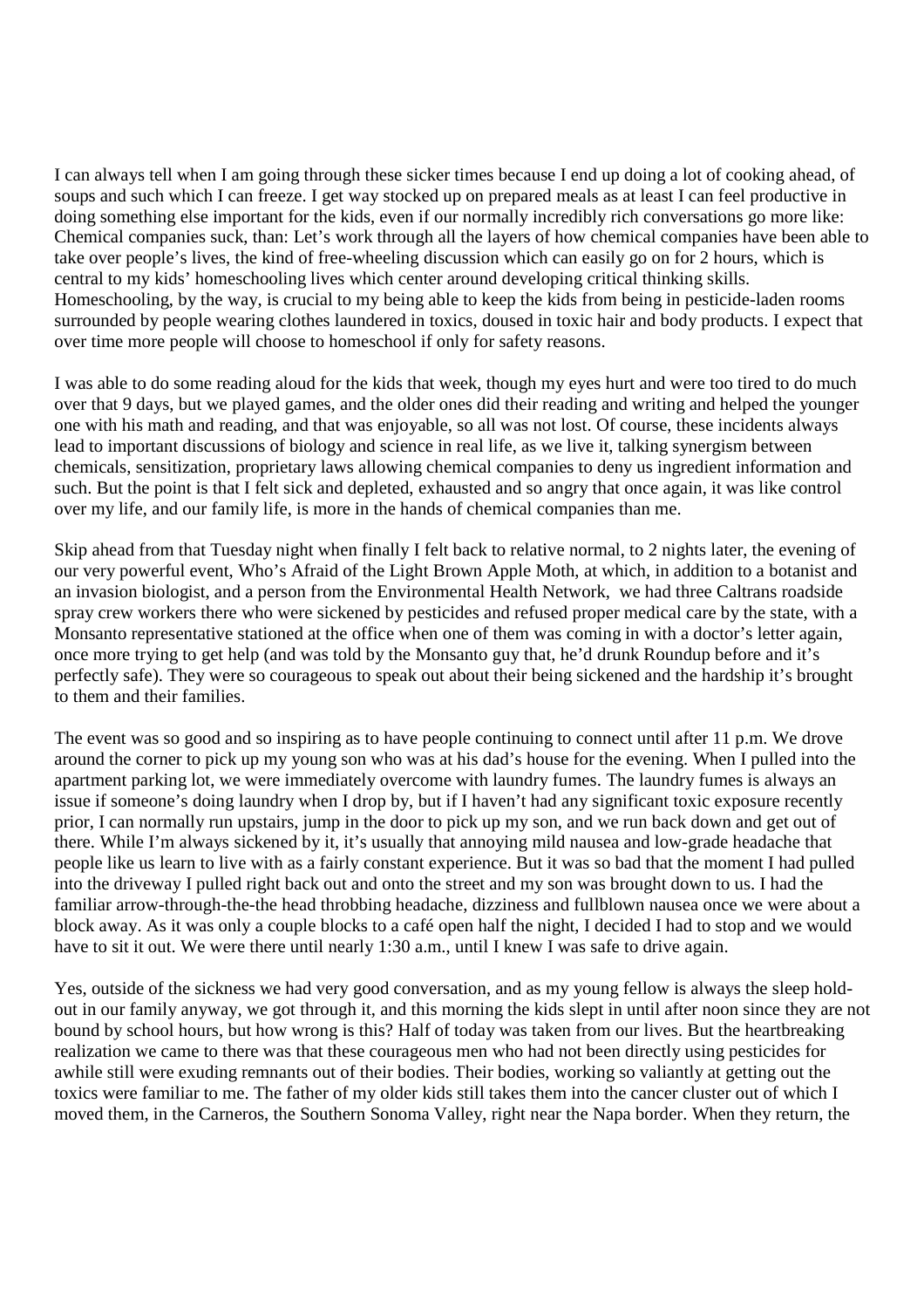residues and the remnants which their bodies are trying to get out hit me and I spend those evenings and usually the next day hit maybe as hard as they are with the results. This without my setting foot in toxic Sonoma. It is the ever-present nausea, the massive headache, sometimes blood sugar up, temperature down, blood pressure up, and what should be on every medical person's radar is the feelings of aggression which are common with exposure to carbamate and organophosphate insecticides, but also seen when you mess with people's hormones, which happens also with all the hormone-altering, endocrine-disruptor herbicides used. And the various gases used in Wine Country? Oh, yeah, they'll set your blood to boiling.

Welcome to Wine Country, California.

For those not yet obviously sick with MCS, though no one is immune from the possibility, think of what it's like if you drive and your car dies by the side of the road in the middle of nowhere and suddenly your plans for the day (or week) go down the drain. Imagine facing daily life knowing that in spite of tremendous precautions, sometimes you might not have considered one angle, such as that a person near you might be literally offgassing toxic chemicals and you might be sickened by it.

People like us spend extraordinary amounts of time planning and making sure that we avoid so many of the landmines for us or for our families, especially we parents who have to look at balancing kids' needs to feel "normal" maybe more so than many adults have such a need. We have to look at any possible exposures, and plan life accordingly, thinking in terms of "toxic loads" knowing what the kids and we might face in relationship to exposures we can expect or predict. While overall we build life to avoid unnecessary exposures, we also work to help our kids have great lives, and enjoyable lives in every way they, and we, can.

A tall order in a toxic world.

Daily life for people like us is extraordinarily tiring, even for those who don't specifically have CFIDS, Chronic Fatigue and Immune Disfuntion Syndrome (also known as CFS, Chronic Fatigue Syndrome).

And for all our work, doctors and the general population want to label us hypochondriacs. Yes, my ex-husband suggested in court proceedings recently in a bid to get custody changed, in order to try to get out of paying child support, that he thinks I should be getting psychiatric care, that MCS isn't real, all the old ugly tricks of those who don't have concern for our health or wellbeing but have some axe to grind and they are willing to grind us to dust to get what they want.

This kind of outrageous charge has been used to get custody changed away from loving, capable parents who take extraordinary care of their children specifically to allow them to have the best lives possible with the least chance of being sickened needlessly. People like us have a rotten disability already affecting our families in too many ways and often judges slide right into the hands of parents who in too many cases have no history of either trying to protect their children from toxins, whether by moving from a particularly toxic neighborhood, or by protecting them in myriad other ways possible, if taking some thought and care, and allow them to directly cause needless harm to their kids.

Not protecting our children IS causing harm. Anyone trying to plead passively has to be confronted. We live in a world which for some might be confusing but I would say is quite straightforward; there are people working for chemical companies and agriculture and related state and federal agencies who make careers out of poisoning people. And there are parents and other people who choose not to protect children.